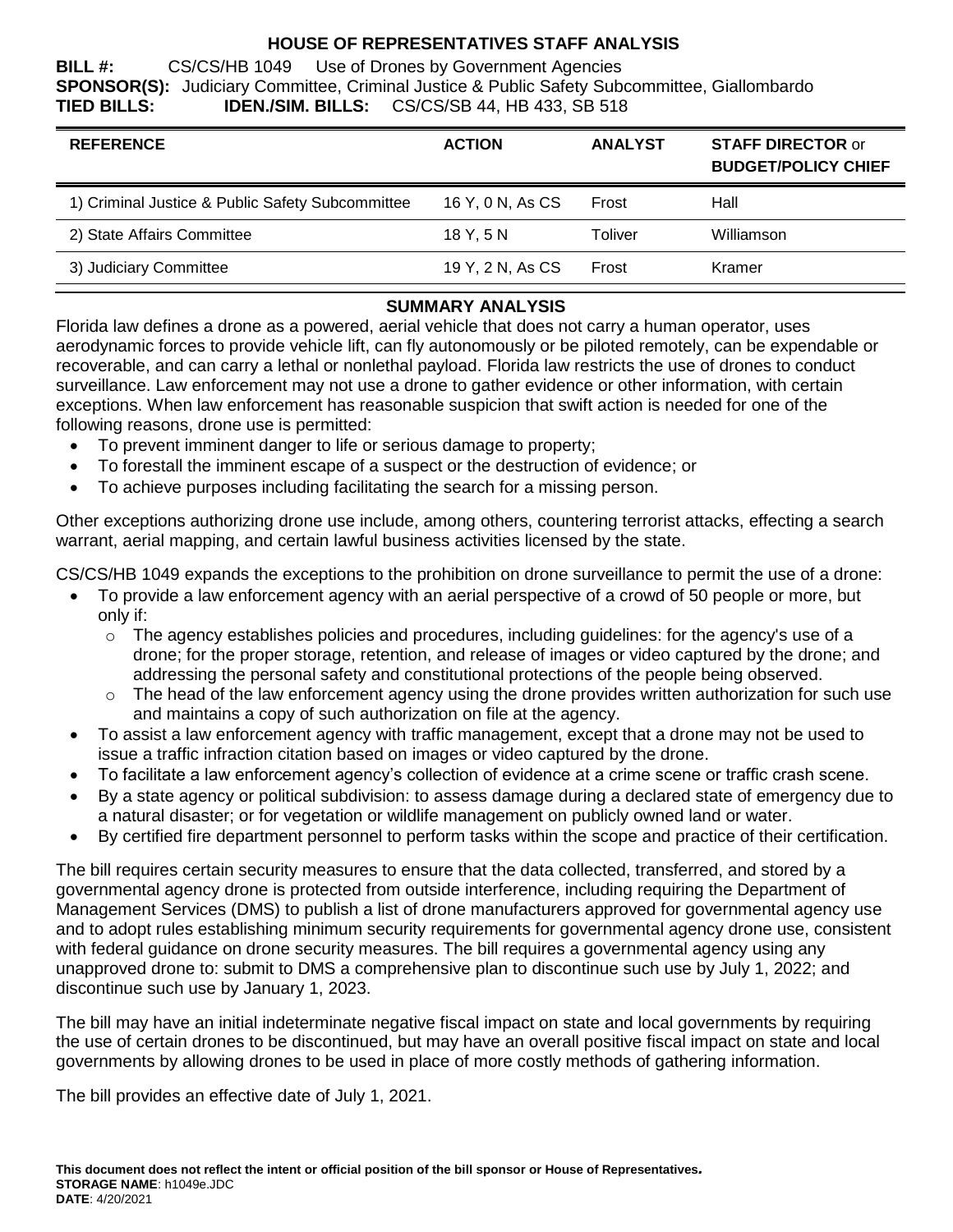## **FULL ANALYSIS**

## **I. SUBSTANTIVE ANALYSIS**

## A. EFFECT OF PROPOSED CHANGES:

## **Background**

Under Florida law, a drone is a powered, aerial vehicle that:

- Does not carry a human operator;
- Uses aerodynamic forces to provide vehicle lift;
- Can fly autonomously or be piloted remotely;
- Can be expendable or recoverable; and
- Can carry a lethal or nonlethal payload.<sup>1</sup>

The entire system of a drone and its associated elements, including communication links and components used to control the drone, are called an unmanned aircraft system.<sup>2</sup> Drones vary in size and weight and may be controlled manually or by an autopilot system using a data link that connects the drone's pilot to the drone. A drone may be equipped with infrared cameras<sup>3</sup> and "LADAR" (laser radar).<sup>4</sup>

#### Public Safety Uses for Drones

Drones have proven useful to law enforcement and governmental entities. A study by the Center for the Study of the Drone at Bard College estimates that at least 910 state and local police, fire, emergency medical services, and other public safety agencies have acquired drones in recent years.<sup>5</sup> Two thirds of the public safety agencies using drones are law enforcement agencies.<sup>6</sup> Some available capabilities include searching for missing persons;<sup>7</sup> enhancing situational awareness in active shooter, hostage, or barricaded suspect incidents;<sup>8</sup> and assisting with border patrol operations.<sup>9</sup>

In traffic accident reconstruction, a drone can capture photographs from above a crash site for highly accurate reconstructions using composite images.<sup>10</sup> The North Carolina Department of Transportation (NCDOT) found that by utilizing drones and advanced imaging software, law enforcement could greatly accelerate accident investigations at a lower cost and with less risk to motorists and investigators.<sup>11</sup> In one study, NCDOT simulated a two-car crash and found that a drone was able to map the scene in 25

 $\overline{a}$ 

<sup>5</sup> Dan Gettinger, Center for the Study of the Drone at Bard College, *Public Safety Drones: An Update*, (May 2018) <https://dronecenter.bard.edu/files/2018/05/CSD-Public-Safety-Drones-Update-1.pdf> (last visited Apr. 19, 2021). 6 *Id.*

<sup>7</sup> Associated Press, Lost horse riders found with drone, (Jan. 26, 2019[\) https://www.wctv.tv/content/news/Lost-horse-riders-found-with](https://www.wctv.tv/content/news/Lost-horse-riders-found-with-drone-504913522.html)[drone-504913522.html](https://www.wctv.tv/content/news/Lost-horse-riders-found-with-drone-504913522.html) (last visited Apr. 19, 2021).

<sup>8</sup> Los Angeles Police Department, *Small Unmanned Aerial System Pilot Program Deployment Guidelines and Procedures*, (Oct. 13, 2017[\) http://www.lapdpolicecom.lacity.org/101717/BPC\\_17-0410.pdf](http://www.lapdpolicecom.lacity.org/101717/BPC_17-0410.pdf) (last visited Apr. 19, 2021).

<sup>9</sup> David Bier and Matthew Feeney, *Drones on the Border: Efficacy and Privacy Implications*, Cato Institute, (May 1, 2018)

<https://www.cato.org/publications/immigration-research-policy-brief/drones-border-efficacy-privacy-implications> (last visited Apr. 19, 2021).

[study.pdf#search=traffic%20reconstruction%20drone](https://www.ncdot.gov/divisions/aviation/Documents/ncshp-uas-mapping-study.pdf#search=traffic%20reconstruction%20drone) (last visited Apr. 19, 2021).

 $1$  S. 934.50(2)(a), F.S.

 $2$  S. 330.41(2)(c), F.S.

<sup>&</sup>lt;sup>3</sup> Infrared cameras can see objects through walls based on the relative levels of heat produced by the objects. Congressional Research Service, *Drones in Domestic Surveillance Operations: Fourth Amendment Implications and Congressional Response*, (Apr. 3, 2013) [www.fas.org/sgp/crs/natsec/R42701.pdf](http://www.fas.org/sgp/crs/natsec/R42701.pdf) (last visited Apr. 19, 2021).

 $4$ The research and development laboratory at the Massachusetts Institute of Technology has developed airborne LADAR systems that generate detailed 3D imagery of terrain and structures, including those beneath dense foliage. The lab reports that a micro-LADAR could be used under both clear and heavy foliage conditions for surveillance and reconnaissance missions as well as for humanitarian assistance and disaster relief operations. Massachusetts Institute of Technology, *Micro-ladar*[, https://www.ll.mit.edu/r-d/projects/micro](https://www.ll.mit.edu/r-d/projects/micro-ladar)[ladar](https://www.ll.mit.edu/r-d/projects/micro-ladar) (last visited Apr. 19, 2021).

<sup>10</sup> Bob Susnjara, *How drones help Lake County police investigate crashes, get roads open faster*, Daily Herald, (May 7, 2017) <http://www.dailyherald.com/news/20170506/how-drones-help-lake-county-police-investigate-crashes-get-roads-open-faster> (last visited Apr. 19, 2021).

<sup>11</sup> North Carolina Department of Transportation, Aviation Division, *Collision Scene Reconstruction and Investigation Using Unmanned Aircraft Systems*, (August 2017[\) https://www.ncdot.gov/divisions/aviation/Documents/ncshp-uas-mapping-](https://www.ncdot.gov/divisions/aviation/Documents/ncshp-uas-mapping-study.pdf#search=traffic%20reconstruction%20drone)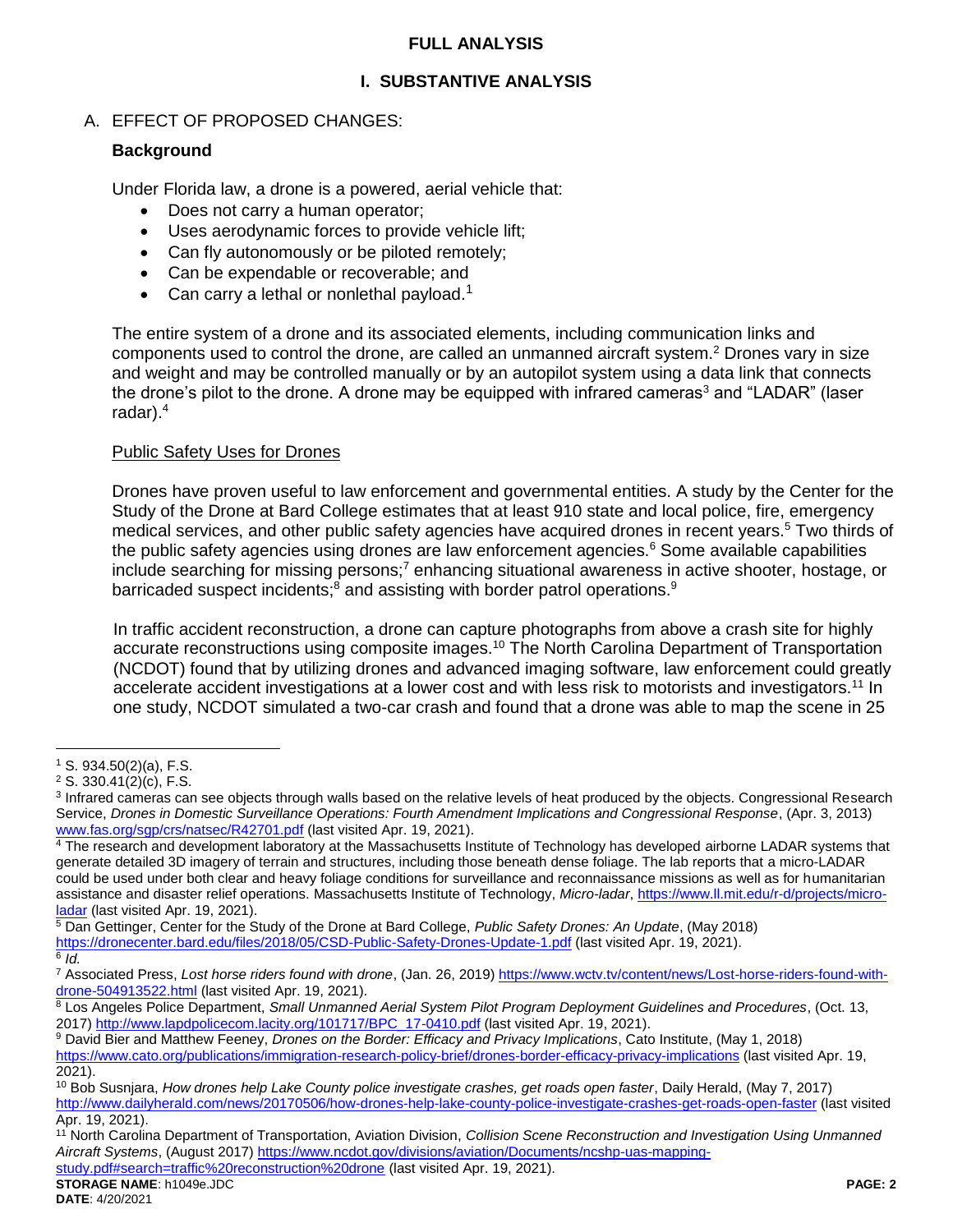minutes while a terrestrial scanner, traditionally used for such mapping, took one hour and 51 minutes.<sup>12</sup> Other departments cite similar timesaving benefits to drone use, which consequently saves resources and helps reopen roads more quickly.<sup>13</sup>

Another potential use for drones is in traffic management, where the need for timely information on traffic flow and incidents is essential.<sup>14</sup> A 2004 study from the University of Florida, in conjunction with the Florida Department of Transportation, found that drone use in data collection and other tasks could drastically improve traffic management.<sup>15</sup> More recently, the Georgia Institute of Technology conducted a feasibility study to determine the economic and operational benefits of using drones in Georgia Department of Transportation operations.<sup>16</sup> The study noted that current traffic surveillance technologies are either inflexible, such as fixed traffic sensors, or labor intensive;<sup>17</sup> however, drones provide a low-cost means of observing traffic aerially and thus improve response times and outcomes for a number of different traffic events.<sup>18</sup> In 2018, the Ohio Department of Transportation launched a three-year study on the potential for coordination and communication between smart vehicles, transportation infrastructure, and drones.<sup>19</sup>

Drones also promote efficiency in responding to natural disasters. A drone can quickly assess damage to buildings and infrastructure.<sup>20</sup> During Hurricane Harvey in Houston in 2017, drones were used to monitor levees, predict flooding, estimate how long an area would be underwater, and create detailed maps to help emergency management agencies.<sup>21</sup> Following Hurricane Michael in 2018, the University of Florida Institute of Food and Agricultural Sciences used drones to determine agricultural crop damage and yield reduction to provide a more accurate account of the damage caused by the storm.<sup>22</sup> Drones may also provide vital assistance to fire departments by using thermal cameras to find victims trapped in a fire, assess how a fire is spreading, or to make emergency supply deliveries. $^{23}$ 

Other potential uses for drones include accurately estimating event sizes, which may be important for city planners, concert coordinators, social movements, or others interested in knowing how many are present at an event, such as law enforcement. While current efforts to estimate crowd size have used both on-the-ground and in-the-air methods, such as traditional aircraft, drones may provide an opportunity to more safely, accurately, and affordably estimate crowd size.<sup>24</sup>

## Federal Drone Regulation

The Federal Aviation Administration (FAA) regulates use of navigable airspace.<sup>25</sup> FAA has allowed

<sup>15</sup> *Id.* at 4.

<sup>17</sup> *Id.* at 13. <sup>18</sup> *Id.*

<sup>20</sup> Matthew Hutson, *Hurricanes Show Why Drones Are the Future of Disaster Relief*, (Sep. 9, 2017)

<https://www.nbcnews.com/mach/science/hurricanes-show-why-drones-are-future-disaster-relief-ncna799961> (last visited Apr. 19, 2021).

 $21$  *Id.* 

 $\overline{a}$ <sup>12</sup> *Id.*

<sup>13</sup> Jenni Bergal, Pew Charitable Trusts, *Another Use for Drones: Investigating Car Wrecks*, (Aug. 6, 2018) <https://www.pewtrusts.org/en/research-and-analysis/blogs/stateline/2018/08/06/another-use-for-drones-investigating-car-wrecks> (last visited Apr. 19, 2021).

<sup>14</sup> Florida Department of Transportation, *Use of Unmanned Aerial Vehicles in Traffic Surveillance and Traffic Management: Technical Memorandum*, pg. 1, (May 12, 2005[\) https://www.i95coalition.org/wp-content/uploads/2015/03/Report\\_TechMemo\\_UAV\\_FL.pdf](https://www.i95coalition.org/wp-content/uploads/2015/03/Report_TechMemo_UAV_FL.pdf) (last visited Apr. 19, 2021).

<sup>&</sup>lt;sup>16</sup> Javier Irizarry and Eric Johnson, *Feasibility Study to Determine the Economic and Operational Benefits of Utilizing Unmanned Aerial Vehicles (UAVs): Final Report*, (May 6, 2014[\) https://smartech.gatech.edu/bitstream/handle/1853/52810/FHWA-GA-1H-12-38.pdf](https://smartech.gatech.edu/bitstream/handle/1853/52810/FHWA-GA-1H-12-38.pdf) (last visited Apr. 19, 2021).

<sup>19</sup> Matt Leonard, *Ohio plans to integrate drones into traffic management*, GCN, (Jun. 19, 2018) [https://gcn.com/articles/2018/06/19/ohio](https://gcn.com/articles/2018/06/19/ohio-drone-traffic-management.aspx)[drone-traffic-management.aspx](https://gcn.com/articles/2018/06/19/ohio-drone-traffic-management.aspx) (last visited Apr. 19, 2021).

<sup>22</sup> Beverly James, *Florida Panhandle: Drones Used to Assess Hurricane Michael Damage*, (Oct. 30, 2018)

<https://agfax.com/2018/10/30/florida-panhandle-drones-used-to-assess-hurricane-michael-damage/> (last visited Apr. 19, 2021). <sup>23</sup> Zacc Dukowitz, 7 ways Fire Departments Use Drones in the Field, (Apr. 25, 2018)<https://uavcoach.com/drones-fire-departments/>

<sup>(</sup>last visited Mar. 22, 2021).

<sup>24</sup> Austin Choi-Fitzpatricka and Tautvydas Juskauskas, *Up in the Air: Applying the Jacobs Crowd Formula to Drone Imagery*, Procedia Engineering Vol. 107, 273-281, (2015)<https://www.sciencedirect.com/science/article/pii/S1877705815010358> (last visited Apr. 19, 2021).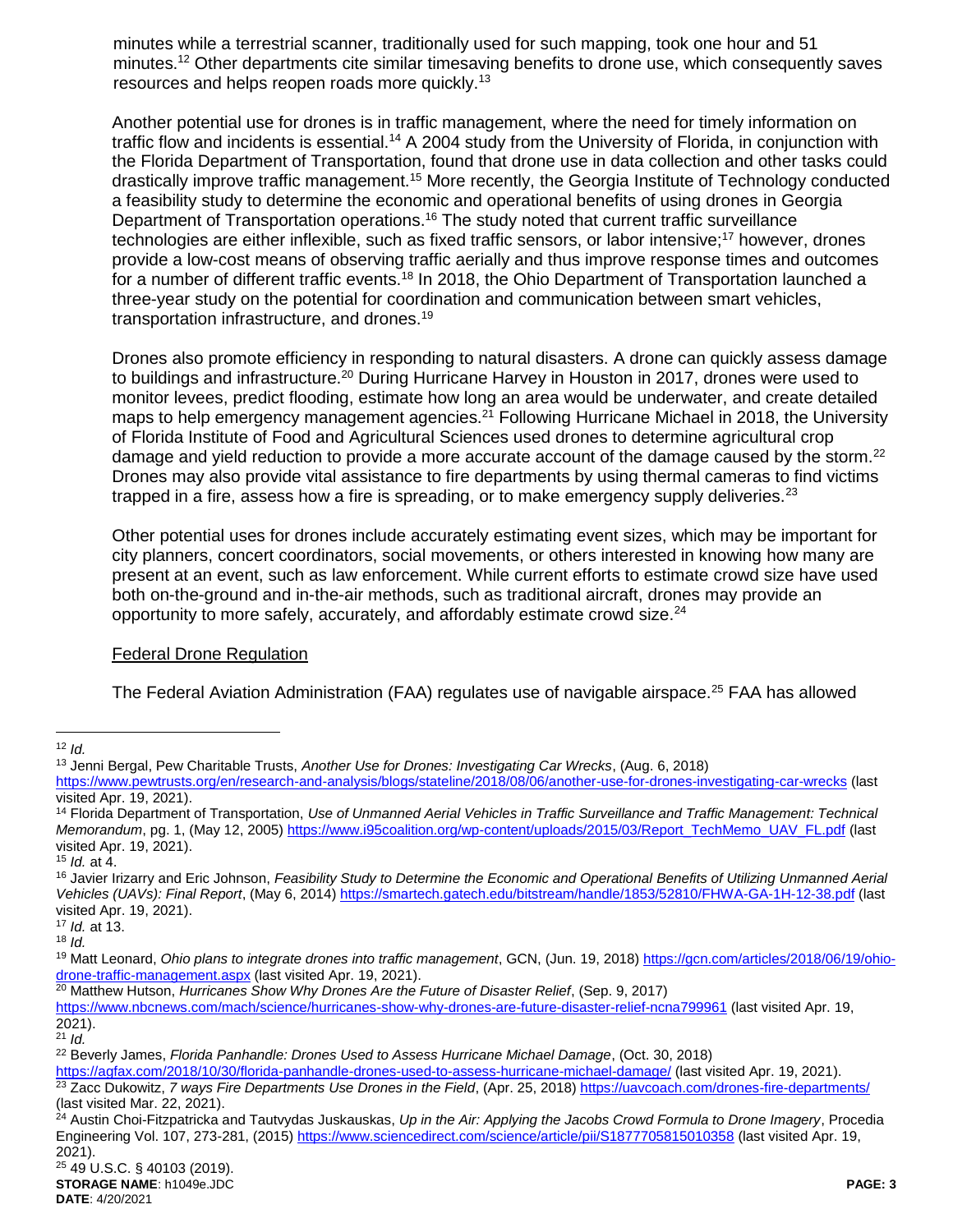drone use for essential public operations such as firefighting, disaster relief, search and rescue, law enforcement, border patrol, scientific research, and testing and evaluation since 1990.<sup>26</sup> In February 2012, the Congress passed the Federal Aviation Authority Modernizing and Reform Act (Act), which required FAA to safely open the nation's airspace to drones by September 2015.<sup>27</sup>

In June 2016, based on authority granted by the Act, the FAA issued its regulations on the operation and certification of small drones, those weighing less than 55 pounds at take-off.<sup>28</sup> The 2016 small drone regulations facilitated civilian drone use in the navigable airspace and included airspace restrictions and a waiver mechanism allowing deviations from drone operational restrictions upon application and authorization by FAA. These regulations, which are currently in effect:

- Prohibit a small drone from flying more than 400 feet above the ground or a structure;
- Require a small drone operator to maintain visual line of sight of the aircraft; and
- Prohibit operating a small drone at night.

In 2017, the FAA launched the Unmanned Aircraft Systems Integration Pilot Program.<sup>29</sup> One objective of this pilot program is to test and evaluate various models of state, local, and tribal government involvement to develop and enforce federal regulation of drone operations. Current pilot program participants are exploring package delivery, delivery of life-saving medical equipment, pipeline inspection, airport security, and border protection.<sup>30</sup> These proposals require the FAA to waive some regulations controlling drone operation.

On January 18, 2019, the FAA announced a new proposed regulation for the use of drones that would allow drone operators to routinely fly over people and fly at night.<sup>31</sup> The final rule was published in the Federal Register on March 10, 2021, and is effective April 21, 2021. In addition to allowing routine flying of small drones over people, over moving vehicles, and at night if the drone and its user meet certain safety and pilot training criteria, the rule also requires certain remote identification information (remote ID) to be publicly broadcast by a drone in real time, including the drone's: identification; location and altitude; velocity; control station location and elevation; time mark; and emergency status. Under the rule, a drone pilot may comply with the remote ID requirements by operating a:

- Standard remote ID Drone (remote ID capability is built into the drone);
- Drone fitted with a remote ID broadcast module (remote ID capability is added to a drone without built-in ability to transmit the required information); or
- Drone without Remote ID, but only in a limited geographical area set aside for community-based organizations and educational facilities approved by the FAA.<sup>32</sup>

## Fourth Amendment Considerations

The Fourth Amendment of the United States Constitution guarantees:

- The right of the people to be secure in their persons, houses, papers, and effects, against unreasonable searches and seizures shall not be violated; and
- No warrants shall issue without probable cause, supported by oath or affirmation, and particularly describing the place to be searched, and the persons or things to be seized.<sup>33</sup>

Under Fourth Amendment jurisprudence, a search occurs whenever the government intrudes upon an area in which a person has a reasonable expectation of privacy. If there is no reasonable expectation of

<sup>28</sup> 81 Fed. Reg. 42063 (2016)*.*

 $\overline{a}$ 

<https://www.govinfo.gov/content/pkg/FR-2019-02-13/pdf/2019-00758.pdf> (last visited Apr. 19, 2021).

<sup>32</sup> Federal Aviation Administration, *UAS Remote Identification Overview*,

[https://www.faa.gov/uas/getting\\_started/remote\\_id/#:~:text=Final%20Rule%20on%20Remote%20ID,station%20or%20take%2Doff%20l](https://www.faa.gov/uas/getting_started/remote_id/#:~:text=Final%20Rule%20on%20Remote%20ID,station%20or%20take%2Doff%20location) [ocation](https://www.faa.gov/uas/getting_started/remote_id/#:~:text=Final%20Rule%20on%20Remote%20ID,station%20or%20take%2Doff%20location) (last visited Apr. 19, 2021).

<sup>26</sup> FAA, *Fact Sheet – Unmanned Aircraft Systems*, (Feb. 15, 2015)

[https://www.faa.gov/news/fact\\_sheets/news\\_story.cfm?newsId=18297](https://www.faa.gov/news/fact_sheets/news_story.cfm?newsId=18297) (last visited Apr. 19, 2021). <sup>27</sup> Public Law 112-095.

<sup>29</sup> Federal Aviation Administration, UAS Integration Program, *Program Overview*, (Oct. 25, 2017)

[https://www.faa.gov/uas/programs\\_partnerships/integration\\_pilot\\_program/](https://www.faa.gov/uas/programs_partnerships/integration_pilot_program/) (last visited Apr. 19, 2021).

<sup>30</sup> Federal Aviation Administration, *Integration Pilot Program Lead Participants*,

[https://www.faa.gov/uas/programs\\_partnerships/integration\\_pilot\\_program/lead\\_participants/](https://www.faa.gov/uas/programs_partnerships/integration_pilot_program/lead_participants/) (last visited Apr. 19, 2021). <sup>31</sup> Safe and Secure Operations of Small Unmanned Aircraft Systems, 84 Fed. Reg. 3732, (Feb. 13, 2019) (codified at 14 CFR Part 107)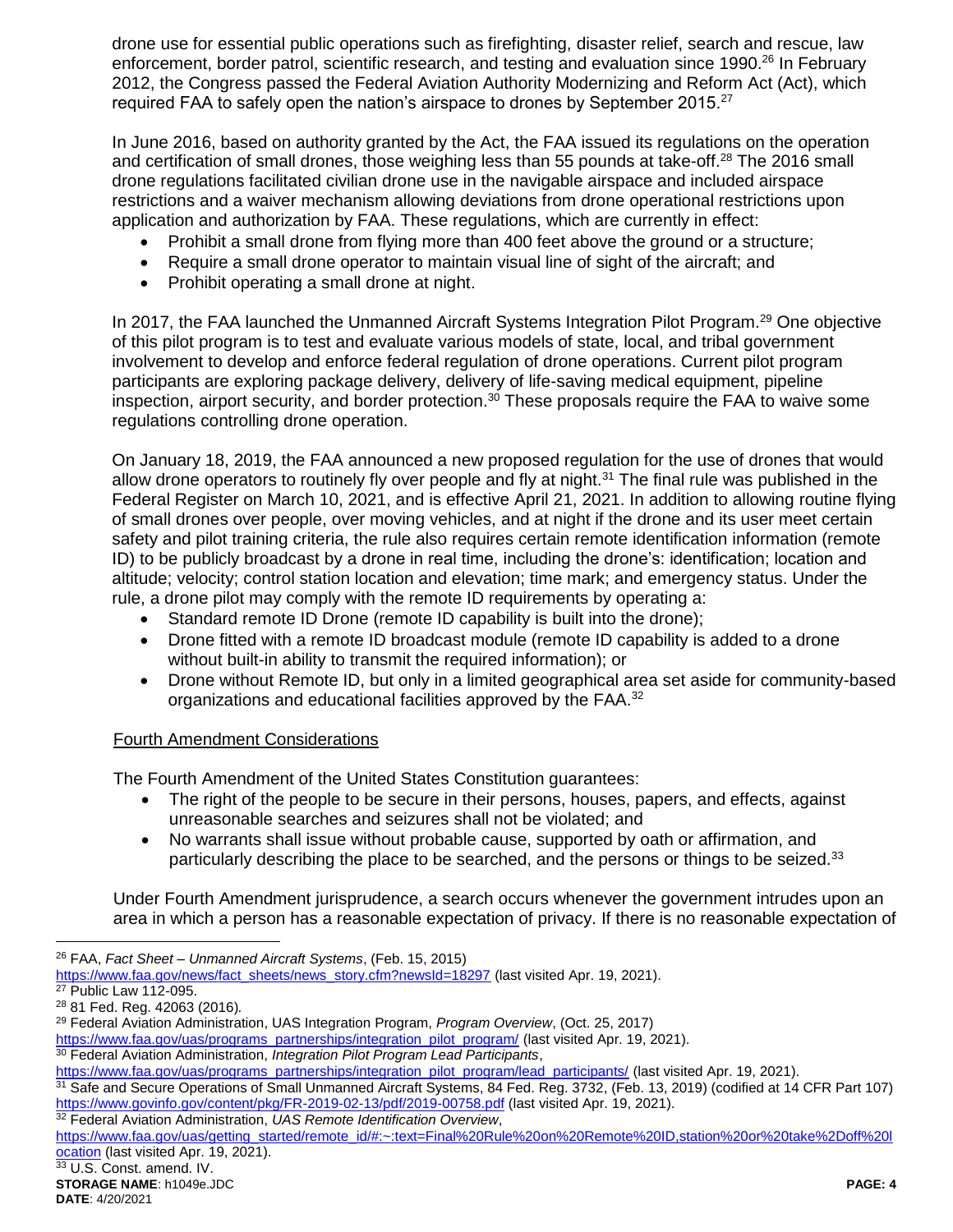privacy in the area, Fourth Amendment protections do not apply. However, if the activity qualifies as a search because there is a reasonable expectation of privacy in the area, either the government must secure a warrant or an exception to the warrant requirement must apply.<sup>34</sup>

#### *Searches from the Navigable Airspace*

The United States Supreme Court (Court) has generally held that a person does not have an expectation of privacy in the navigable airspace above otherwise protected areas, such as a home. In 1986, the Court held in *California v. Ciraolo* that police officers who flew a private plane 1,000 feet over a yard to observe marijuana growing within did not conduct a search under the Fourth Amendment.<sup>35</sup> The Court reasoned that a person does not have a reasonable expectation of privacy under these circumstances because "[a]ny member of the public flying in this airspace who glanced down could have seen everything that these officers observed."<sup>36</sup> Of note, the officers' observations in *Ciraolo* were naked eye.

During the same term as *Ciraolo*, the Court considered *Dow Chemical Co. v. United States*, in which the federal Environmental Protection Agency (EPA) employed a contractor to conduct aerial surveillance of a chemical plant using an airplane and aerial mapping camera.<sup>37</sup> The Court noted that the photographs used by the EPA are commonly used in mapmaking, further reasoning that "any person with an airplane and an aerial camera could readily duplicate them."<sup>38</sup> The Court signaled, however, that more sophisticated technologies might give rise to Fourth Amendment protections:

It may well be, as the Government concedes, that surveillance of private property by using highly sophisticated surveillance equipment not generally available to the public, such as satellite technology, might be constitutionally proscribed absent a warrant. But the photographs here are not so revealing of intimate details as to raise constitutional concerns. Although they undoubtedly give EPA more detailed information than naked-eye views, they remain limited to an outline of the facility's buildings and equipment. The mere fact that human vision is enhanced somewhat, at least to the degree here, does not give rise to constitutional problems.<sup>39</sup>

## *Governmental Use of Advanced Technologies*

In 2001, the Court held in *Kyllo v. United States* that police use of sense-enhancing technology not generally available to the public constituted a search under the Fourth Amendment when used to intrude into a constitutionally protected area.<sup>40</sup> The technology at issue in *Kyllo* was a thermal-imaging sensor, which police used to scan a home to detect marijuana cultivation within it. Although the police did not physically enter the home, the Court held that using a device not in general public use to explore details of the home that would previously have been unknowable without physical intrusion was a search that was presumptively unreasonable without a warrant.<sup>41</sup>

The Court has not addressed drones and the Fourth Amendment. Importantly, the use of drones by civilian hobbyists and commercial enterprises has increased in recent years along with their use by law enforcement. The FAA estimates the market for commercial drones will triple by 2023.<sup>42</sup> As drone flight is available to the general public, it follows under both the *Ciraolo* line of cases regarding aerial surveillance and *Kyllo* that drone observations would not constitute a search. However, the Court has

 $\overline{a}$ 

<sup>34</sup> Examples of exceptions to the warrant requirement include exigent circumstances, searches of motor vehicles, and searches incident to arrest.

<sup>35</sup> *California v. Ciraolo*, 476 U.S. 207 (1986).

<sup>36</sup> *California*, 476 U.S. at 214-15.

<sup>37</sup> *Dow Chemical Co. v. U.S.*, 476 U.S. 227 (1986).

<sup>38</sup> *Dow*, 476 U.S. at 231.

<sup>39</sup> *Dow*, 476 U.S. at 238.

<sup>40</sup> *Kyllo v. U.S.*, 533 U.S. 27, 34 (2001).

<sup>41</sup> *Kyllo*, 533 U.S. at 40.

<sup>42</sup> Federal Aviation Administration, *FAA Aerospace Forecast: Fiscal Years 2019-2039*,

[https://www.faa.gov/data\\_research/aviation/aerospace\\_forecasts/media/FY2019-39\\_FAA\\_Aerospace\\_Forecast.pdf](https://www.faa.gov/data_research/aviation/aerospace_forecasts/media/FY2019-39_FAA_Aerospace_Forecast.pdf) (last visited Apr. 19, 2021).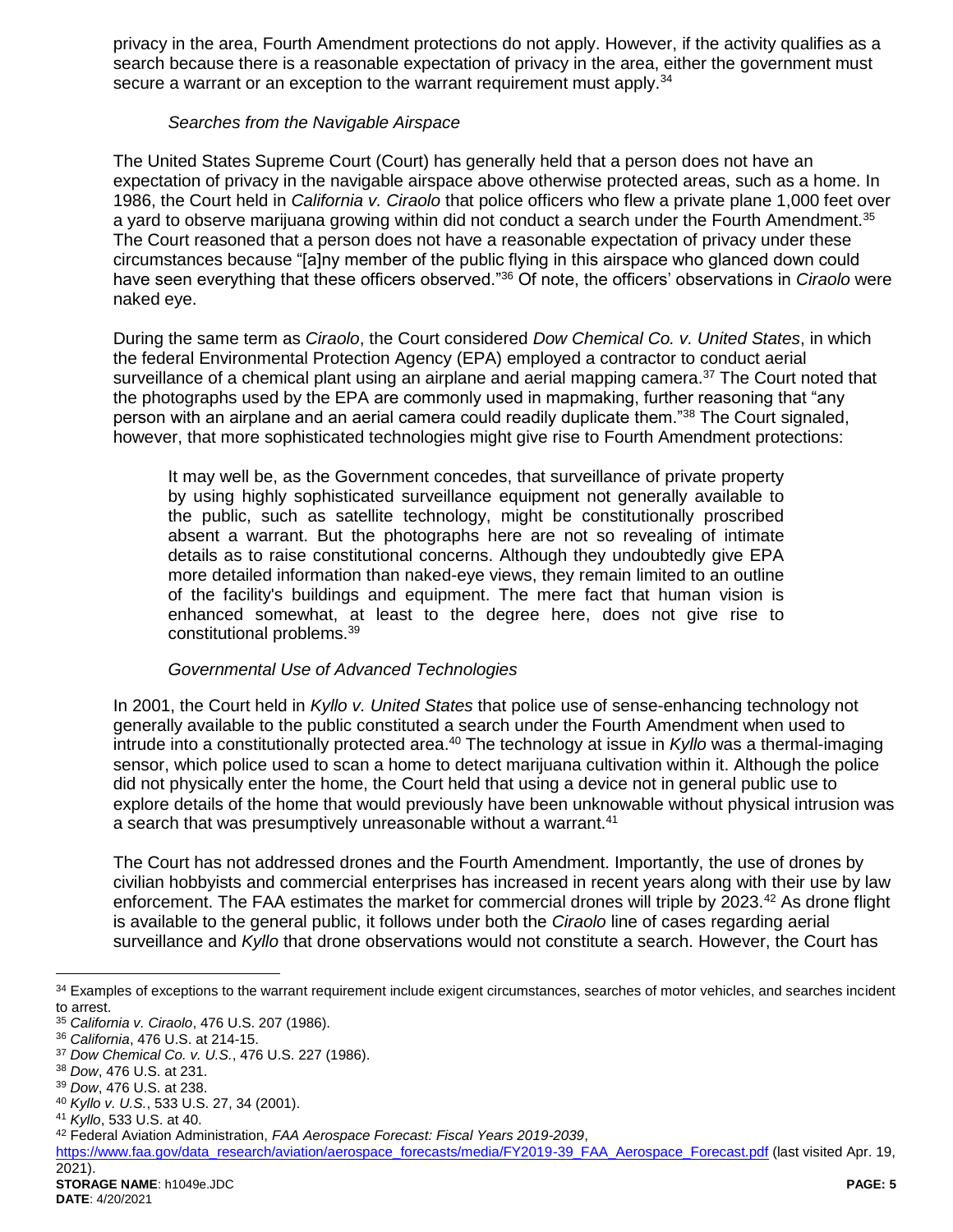recently changed course in Fourth Amendment jurisprudence with several key cases addressing new technological capabilities in other areas, such as with cell phones, mobile trackers, and cell site tracking.<sup>43</sup> These cases addressing new technologies suggest a trend towards increasing privacy protections beyond the traditional analyses used in the *Ciraolo* and *Kyllo* era, making it difficult to predict with any precision how the courts will handle drones and privacy issues.

### Florida Law

Section 934.50, F.S., the Freedom from Unwarranted Surveillance Act (act), restricts the use of drones by individuals and government entities to conduct surveillance. The act prohibits law enforcement agencies from using a drone to gather evidence or other information with certain exemptions. The act recognizes that a real property owner is presumed to have a reasonable expectation of privacy on his or her privately owned real property if he or she cannot be seen by persons at ground level who are in a place they have a legal right to be.<sup>44</sup> Thus, law enforcement may not use a drone to gather evidence or other information, with certain exceptions. When law enforcement has reasonable suspicion that swift action is needed for one of the following reasons, drone use is permitted to:

- Prevent imminent danger to life or serious damage to property;
- Forestall the imminent escape of a suspect or the destruction of evidence; or
- Achieve purposes including facilitating the search for a missing person.<sup>45</sup>

Other exceptions authorizing drone use include:

- Countering terrorist attacks;
- **Effecting search warrants authorized by a judge;**
- Lawful business activities licensed by the state, with certain exceptions;
- Assessing property for ad valorem taxation purposes;
- Capturing images of utilities for specified purposes;
- Aerial mapping;
- Cargo delivery;
- Capturing images necessary for drone navigation;
- Routing, siting, installation, maintenance, or inspection of communications service facilities; and
- By non-law enforcement employees of the Fish and Wildlife Conservation Commission or the Florida Forest Service for managing invasive exotic plants or animals, and suppressing and mitigating wildfires. 46

The act further provides that evidence obtained or collected by a law enforcement agency using a drone is not admissible in a criminal prosecution in any court of law in the state, unless it is permitted under an exception.<sup>47</sup>

## Drone Data Security

In 2017, the U.S. Army discontinued the use of drones manufacture by China-based Da Jiang Innovations (DJI), the world's largest supplier of drones, including all DJI drones and systems that use DJI components or software, alleging in a memo that the company shared critical infrastructure and law enforcement data with the Chinese government.<sup>48</sup> The U.S. Department of Defense (DOD) released a policy in May 2018, suspending the procurement and use of commercially available drones due to similar security concerns.<sup>49</sup> In May 2019, the U.S. Department of Homeland Security issued an alert that Chinese-made drones may be sending sensitive flight data to manufacturers in China, where the

 $\overline{a}$ 

<sup>43</sup> *Riley v. California*, 134 S.Ct. 2473 (2014); *United States v. Jones*, 565 U.S. 400 (2012); *Carpenter v. United States*, 138 S.Ct. 2206 (2018).

<sup>44</sup> S. 934.50(3)(a), (4), F.S.

<sup>45</sup> S. 934.50(4)(c), F.S.

 $46$  S. 934.50(4)(a)-(b), and (d)-(j), F.S.

<sup>47</sup> S. 934.50(6), F.S.

<sup>48</sup> Alwyn Scott, *U.S. Army halts use of Chinese-made drones over cyber concerns,* Reuters, (Aug. 4, 2017)

[https://www.reuters.com/article/us-usa-army-drones/u-s-army-halts-use-of-chinese-made-drones-over-cyber-concerns](https://www.reuters.com/article/us-usa-army-drones/u-s-army-halts-use-of-chinese-made-drones-over-cyber-concerns-idUSKBN1AK2C0)[idUSKBN1AK2C0](https://www.reuters.com/article/us-usa-army-drones/u-s-army-halts-use-of-chinese-made-drones-over-cyber-concerns-idUSKBN1AK2C0) (last visited Apr. 19, 2021).

**STORAGE NAME**: h1049e.JDC **PAGE: 6** <sup>49</sup> Peter Navarro, *Peter Navarro: US responds to threat from Chinese drones – We're rebuilding American drone industry*, FOX News, (Dec. 28, 2019) <https://www.foxnews.com/opinion/peter-navarro-chinese-drones-american-skies> (last visited Apr. 19, 2021).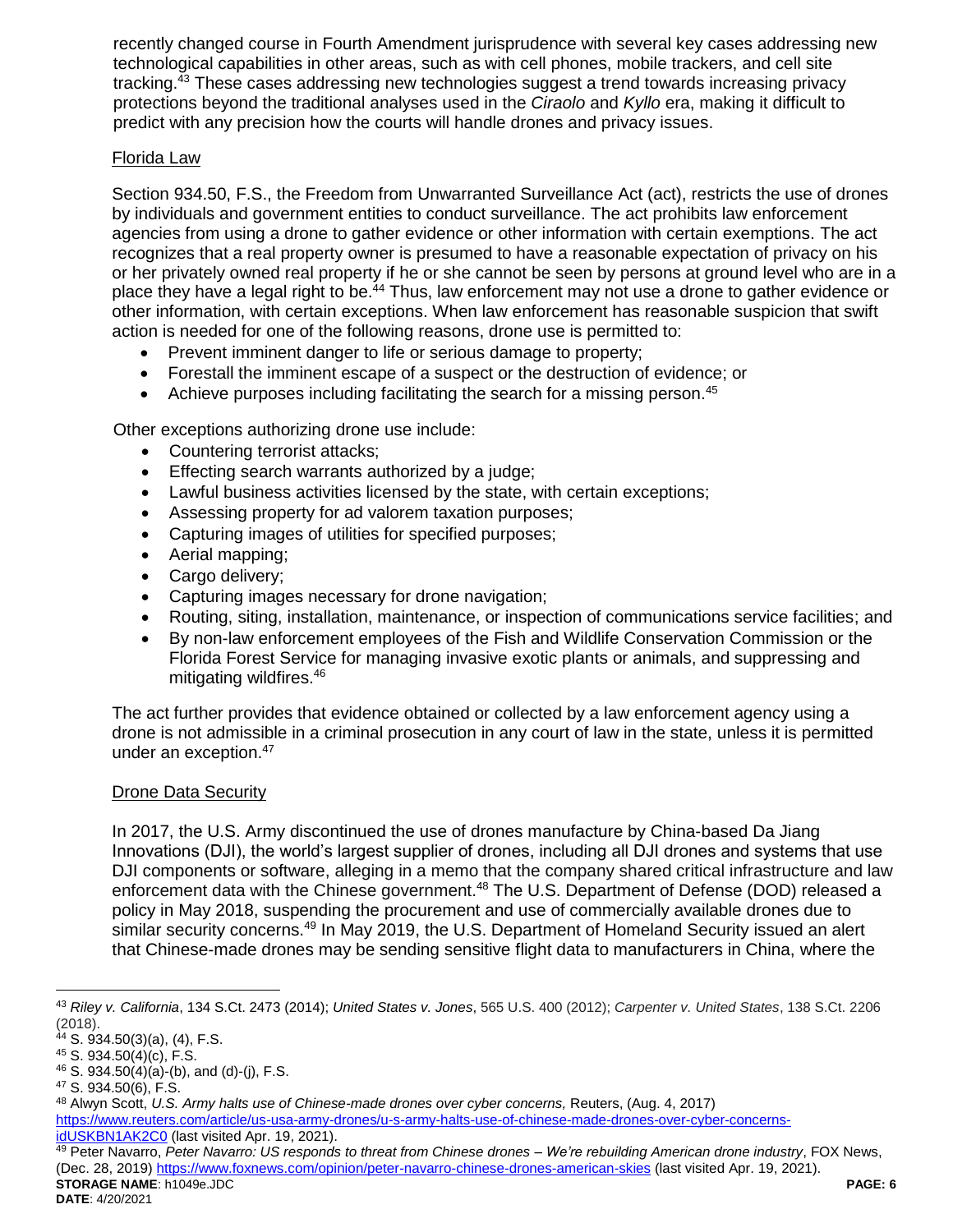data may be accessed by the Chinese government because of the Chinese government's unusually harsh obligations on its citizens to support national intelligence activities. The alert warned that such drones may pose a potential risk to an organization's information because the Chinese-produced products contain components that can compromise data and share information on a server accessed beyond the company itself.<sup>50</sup>

In October 2019, the United States Department of the Interior (DOI) temporarily grounded all nonemergency drones in its fleet that were manufactured in China or that contained Chinese-made parts to conduct a review of the drone program's cybersecurity. In January 2020, DOI issued a further order grounding its entire fleet of drones due to continuing concerns that certain Chinese-made parts within the drones may be used for spying on sensitive information collected by the drones.<sup>51</sup> In January 2021, the U.S. General Services Administration announced the removal of all drones from its federal supply schedule, except those drones that are approved by the DOD Defense Innovation Unit<sup>52</sup> through its Blue sUAS Program,53, 54 which comply with Section 848 of the National Defense Authorization Act for FY 2020 which prohibits operating or procuring unmanned aircraft systems manufactured in China.<sup>55</sup>

Florida does not currently regulate drones used by governmental agencies in any similar manner.

## **Effect of Proposed Changes**

CS/CS/HB 1049 expands the exceptions to the prohibition on drone surveillance to permit the use of a drone:

- To provide a law enforcement agency with an aerial perspective of a crowd of 50 people or more, but only if:
	- $\circ$  The law enforcement agency establishes policies and procedures, including guidelines:
		- For the agency's use of a drone;
		- For the proper storage, retention, and release of images or video captured by the drone; and
		- Addressing the personal safety and constitutional protections of the people being observed.
	- o The head of the law enforcement agency using the drone provides written authorization for such use and maintains a copy of such authorization on file at the agency.
- To assist a law enforcement agency with traffic management, except that a drone may not be used to issue a traffic infraction citation based on images or video captured by the drone.
- To facilitate a law enforcement agency's collection of evidence at a crime scene or traffic crash scene.
- By a state agency or political subdivision:
	- $\circ$  To assess damage due to a flood, wildfire, or natural disaster that is the subject of a declared state of emergency; or
	- o For vegetation or wildlife management on publicly owned land or water.
- By certified fire department personnel to perform tasks within the scope and practice authorized under their certifications.

- <sup>51</sup> Lisa Friedman and David McGabe, *Interior Dept. Grounds Its Drones Over Chinese Spying Fears*, The New York Times (Jan. 29, 2020[\) https://www.nytimes.com/2020/01/29/technology/interior-chinese-drones.html](https://www.nytimes.com/2020/01/29/technology/interior-chinese-drones.html) (last visited Apr. 19, 2021).
- <sup>52</sup> The Defense Innovation Unit (DIU) was started in August 2015 to rebuild the department's relationship with the commercial technology sector. As one of the first "experimental" innovation organizations, DIU connects its DOD partners with leading commercial technology companies. DIU is the only DOD organization focused exclusively on fielding and scaling commercial technology across the U.S. military at commercial speed. Defense Innovation Unit, *About*[, https://www.diu.mil/about](https://www.diu.mil/about) (last visited Apr. 19, 2021).

<sup>54</sup> The DIU began testing drones in November 2018, and after 18 months of research, released a list of five drones approved for use by federal agencies. Zacc Dukowitz, *Pentagon Releases List of 5 Government Approved Drones, Culmination of 18 Months of Research and Testing*, UAV Coach, (Aug. 27, 2020[\) https://uavcoach.com/diu-approved-drones/](https://uavcoach.com/diu-approved-drones/) (last visited Apr. 19, 2021).

<sup>55</sup> Press Release, *DEFENSE INNOVATION UNIT ANNOUNCES sUAS PRODUCT AVAILABILITY TO PROVIDE SECURE, CAPABLE SMALL UNMANNED AERIAL SYSTEMS FOR CRITICAL USES ACROSS THE GOVERNMENT: Culmination of an 18-Month Effort Will Spur Stronger U.S. Drone Industrial Base For Future Innovation U.S. Department of Defense*, (Aug. 20, 2020)

 $\overline{a}$ 

<sup>50</sup> David Shortell, *DHS warns of 'strong concerns' that Chinese-made drones are stealing data*, CNN, (May 20, 2019) <https://www.cnn.com/2019/05/20/politics/dhs-chinese-drone-warning> (last visited Apr. 19, 2021).

<sup>53</sup> U.S. General Services Administration: GSA Interact, *Removal of Drones from GSA Multiple Award Schedule Contracts*, (Jan. 12, 2021[\) https://interact.gsa.gov/blog/removal-drones-gsa-multiple-award-schedule-contracts](https://interact.gsa.gov/blog/removal-drones-gsa-multiple-award-schedule-contracts) (last visited Apr. 19, 2021).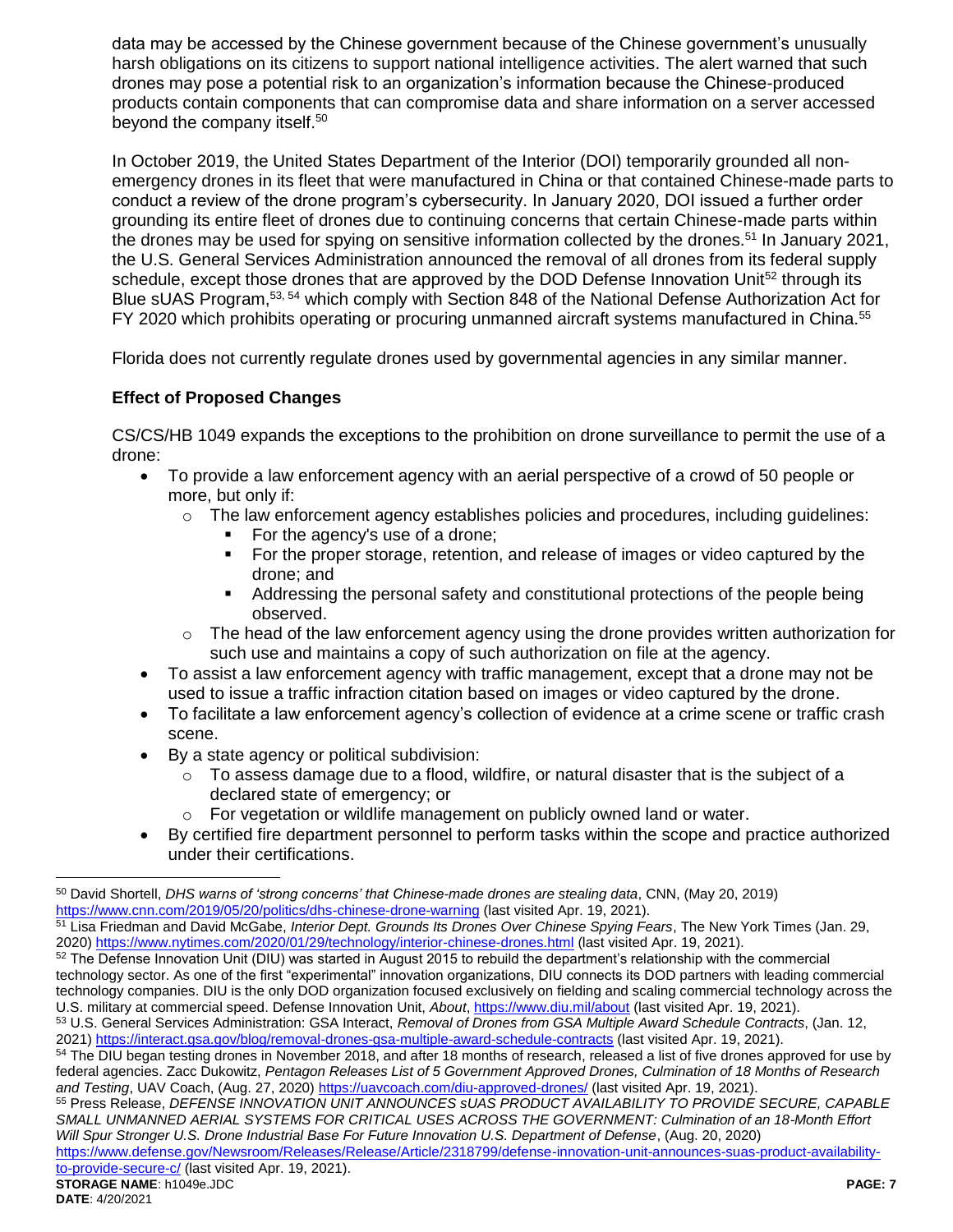The bill protects the confidentiality, integrity, and availability of data collected, transmitted, and stored by governmental agency drones by requiring:

- The Department of Management Services (DMS), in consultation with the State Chief Information Officer, to publish a list of approved drone manufacturers whose drones appropriately safeguard drone data, by January 1, 2022;
- A governmental agency using an unapproved drone to submit to DMS a comprehensive plan to discontinue the use of the drone by July 1, 2022, and to discontinue the use of any such drone, by January 1, 2023;
- DMS to adopt rules establishing:
	- $\circ$  Requirements for a governmental agency's comprehensive plan to discontinue the use of an unapproved drone; and
	- $\circ$  Minimum security requirements for governmental agency drone use, consistent with federal guidance on drone security measures.

The bill authorizes DMS to consult with federal agencies to establish such security requirements.

Under the bill, a "governmental agency" includes any state, county, local, or municipal governmental entity or any unit of government created or established by law that uses a drone for any purpose.

The bill may create opportunities for law enforcement and state agencies to improve efficiency by authorizing drone use to accomplish tasks currently performed by manned aircrafts. By authorizing the state to consult federal guidance on drone cybersecurity, the bill may ensure that the data collected, transmitted, and stored by a governmental agency drone is not intercepted by any unauthorized entity.

As with any surveillance activity, governmental actors are bound by Fourth Amendment protections. Though the bill allows the government to use drones, the manner of use must comport with constitutional privacy protections.

The bill provides an effective date of July 1, 2021.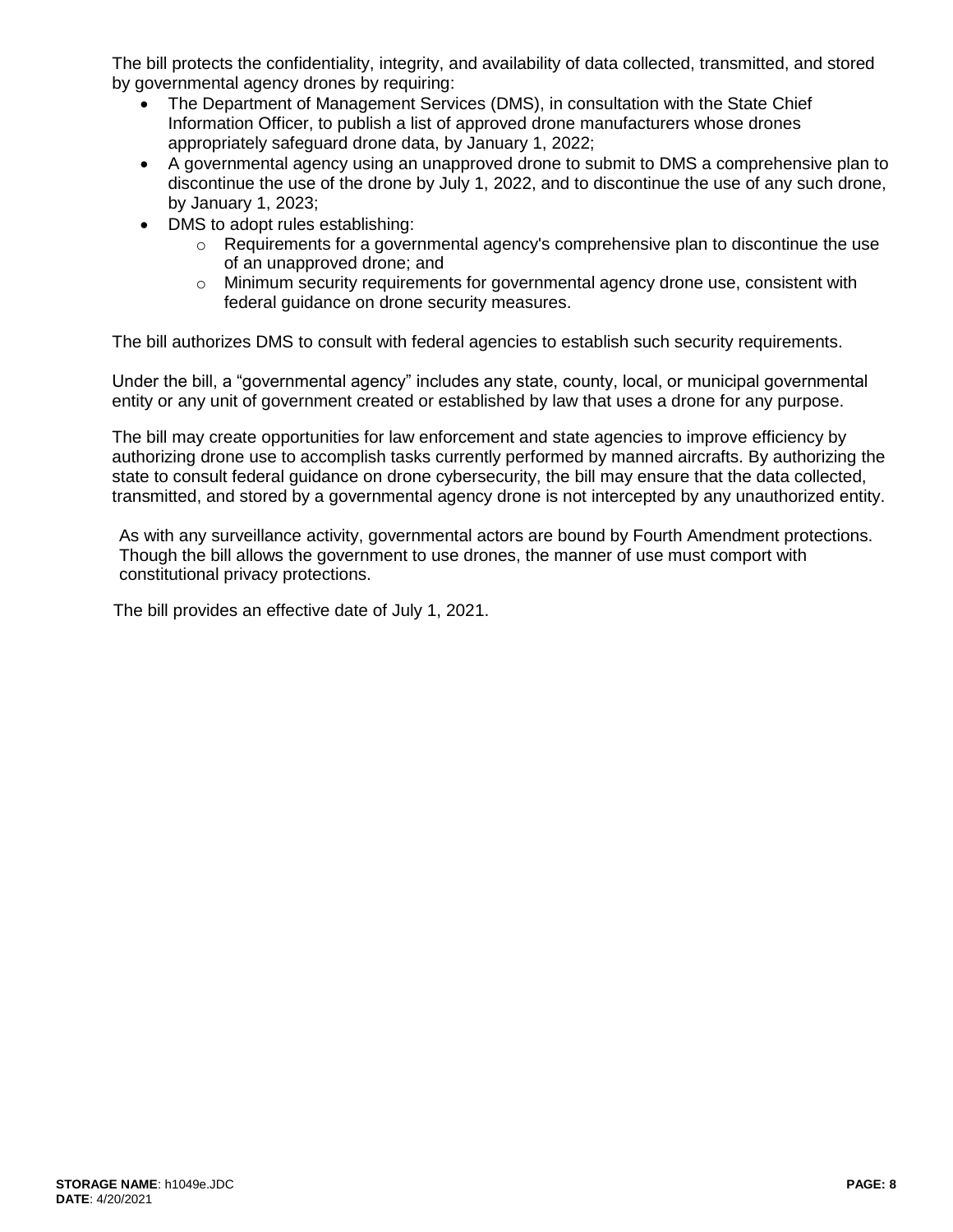B. SECTION DIRECTORY:

**Section 1:** Amends s. 934.50, F.S., relating to searches and seizure using a drone. **Section 2:** Reenacts s. 330.41, F.S., relating to the Unmanned Aircraft Systems Act. **Section 3:** Provides an effective date of July 1, 2021.

## **II. FISCAL ANALYSIS & ECONOMIC IMPACT STATEMENT**

- A. FISCAL IMPACT ON STATE GOVERNMENT:
	- 1. Revenues:

None.

2. Expenditures:

Drones have proven to be more efficient than traditional on-the-ground or manned aircraft efforts in several public safety operations. Authorizing their use for more purposes may reduce costs for state agencies performing these operations, such as the Florida Highway Patrol and the Department of Agriculture and Consumer Services. As such, the bill may have an initial indeterminate negative fiscal impact on state governments by requiring the use of certain drones to be discontinued, but may have an overall positive fiscal impact on state governments by allowing drones to be used in place of more costly methods of gathering information.

The bill may have an indeterminate negative fiscal impact on DMS by requiring DMS to perform a security analysis of drones to develop the required list of approved manufacturers.

- B. FISCAL IMPACT ON LOCAL GOVERNMENTS:
	- 1. Revenues:

None.

2. Expenditures:

Drones have proven to be more efficient than traditional on-the-ground or manned aircraft efforts in several public safety operations. Authorizing their use for more purposes may reduce costs for local agencies performing these operations. As such, the bill may have an initial indeterminate negative fiscal impact on local governments by requiring the use of certain drones to be discontinued, but may have an overall positive fiscal impact on local governments by allowing drones to be used in place of more costly methods of gathering information.

C. DIRECT ECONOMIC IMPACT ON PRIVATE SECTOR:

None.

D. FISCAL COMMENTS:

None.

#### **III. COMMENTS**

- A. CONSTITUTIONAL ISSUES:
	- 1. Applicability of Municipality/County Mandates Provision:

Not applicable. This bill does not appear to require counties or municipalities to spend funds or take action requiring the expenditure of funds; reduce the authority that counties or municipalities have to raise revenues in the aggregate; or reduce the percentage of state tax shared with counties or municipalities.

2. Other: